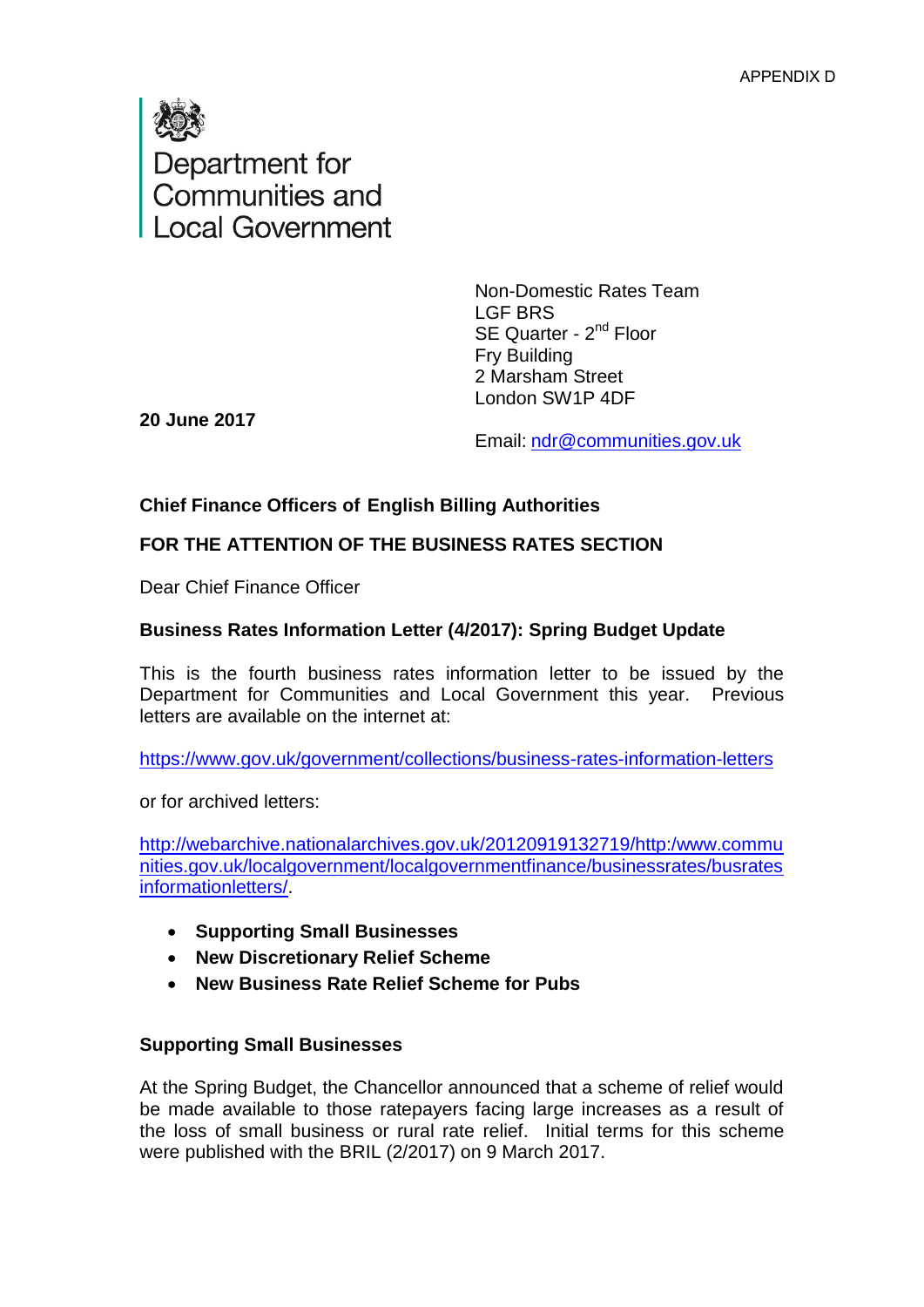The transitional relief scheme does not provide support in respect of changes in reliefs. Therefore, those ratepayers who are losing some or all of their small business or rural rate relief may be facing very large percentage increases in bills from 1 April 2017.

On the 16 May a letter was sent to Chief Finance Officers, it included as an annex final guidance on the scheme to authorities about the operation and delivery of this policy for more complex cases. It includes full technical guidance to identify all eligible ratepayers for the duration of the scheme. For completeness, this guidance is attached at **Annex A**.

Local authorities are expected to have begun implementing this scheme for simple cases with the initial terms published on 9 March 2017, with a full rollout to all cases with the attached final terms.

#### **Discretionary Relief Scheme**

At the Spring Budget, the Government announced the establishment of a £300m discretionary fund over four years from 2017/18 to support businesses in their area. The £300m will cover the four years from 2017/18:

- £175m in 2017/18
- £85m in 2018/19
- £35m in 2019/20
- £5m in 2020/21

DCLG published a consultation of the design of the scheme and draft allocations to billing authorities on 9 March. Allocations were confirmed on 21 April in accordance with those draft allocations published as part of the consultation. On the 28 April the accompanying Grant Determination was also circulated to Chief Finance Officers. The allocations can be found at:

[https://www.gov.uk/government/consultations/discretionary-business-rates](https://www.gov.uk/government/consultations/discretionary-business-rates-relief-scheme)[relief-scheme](https://www.gov.uk/government/consultations/discretionary-business-rates-relief-scheme)

The Government is grateful for all responses to the consultation, which ran until 7 April. Billing authorities have already begun developing their own discretionary schemes to deliver targeted support to the most hard-pressed ratepayers. For avoidance of doubt, the design and administration of schemes is for authorities to decide and does not necessarily need to follow the distribution methodology used in the consultation to determine allocations.

#### **Support for Pubs**

At the Spring Budget, the Government also announced a new relief scheme for pubs that have a rateable value of below £100,000. Under the scheme, eligible pubs will receive a £1000 discount on their bill. The relief will have effect for 2017/18.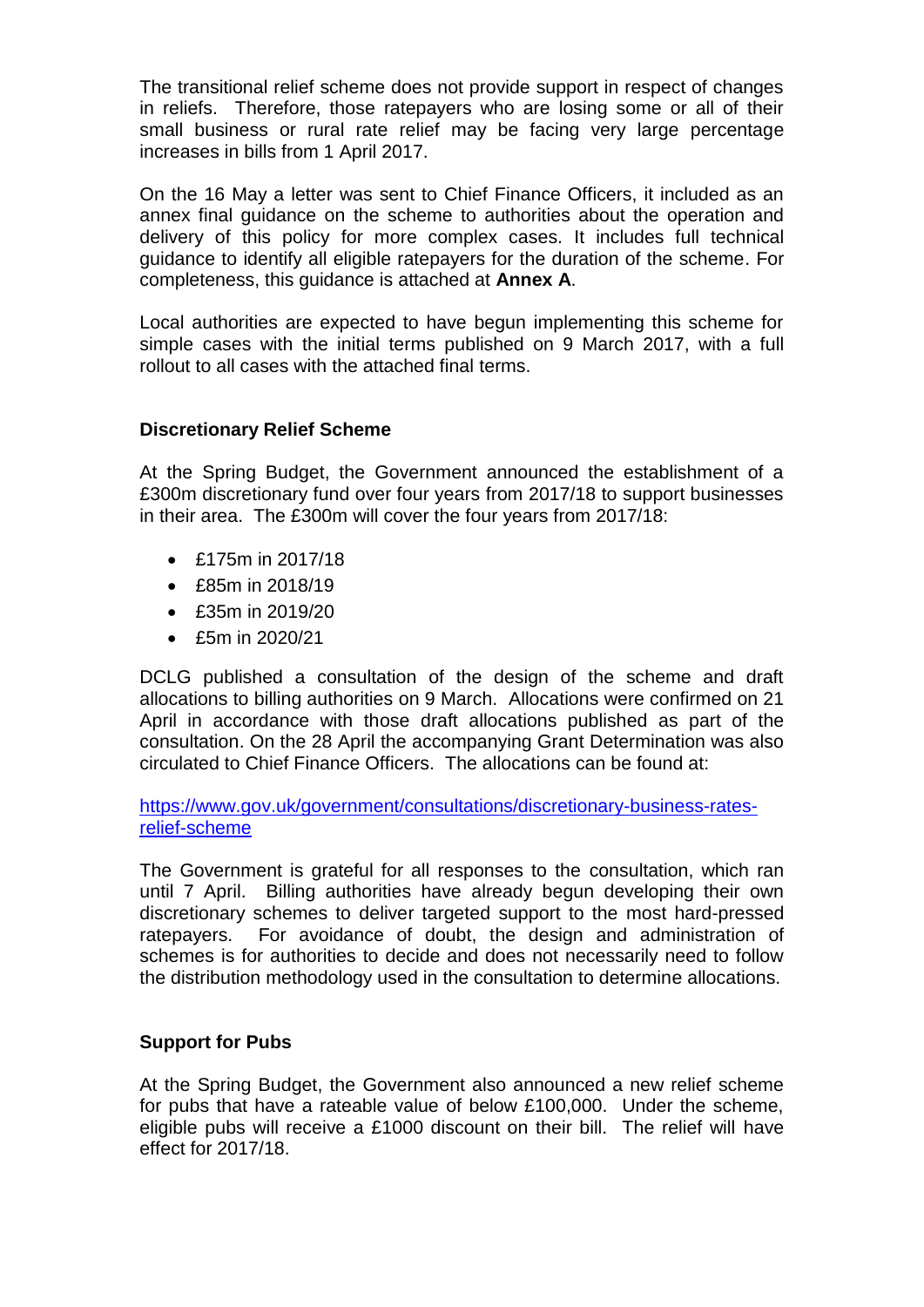DCLG has worked with key industry stakeholders to determine the operation of the relief scheme for pubs. Many authorities have already begun the work to identify eligible pubs in their area and final guidance on the design and delivery of the scheme is attached at **Annex B**.

#### **Administration of New Reliefs**

Billing authorities are expected to deliver the scheme through the use of their discretionary relief powers under section 47 of the Local Government Finance Act 1988, as amended. Billing authorities will be compensated through a Section 31 grant for the cost to the authority of granting the relief – up to a maximum amount based on the authority's allocation of the £300m fund. The grants will be made quarterly in arrears for the duration of the scheme.

We expect billing authorities to have communicated with ratepayers on the confirmed terms of the new schemes for relief covered by the BRIL (2/2017) and this BRIL (4/2017), including anticipated timescale for rebilling where necessary.

#### **New Burdens**

DCLG recognises that implementing these schemes places additional burdens on billing authorities. In accordance with the New Burdens doctrine, the Department has conducted an assessment of the expected reasonable additional costs of new software and staffing/administration around rebilling affected ratepayers.

Full details of this funding will be published shortly so we encourage local authorities to continue to progress with this in mind.

#### **Progress Review**

We are conducting a short, progress update survey for local authorities to update us on their work to date. We would be grateful for responses from local authorities by Friday 30 June 2017. The survey can be found at: [www.surveymonkey.co.uk/r/DCLG\\_Budget\\_2017](http://www.surveymonkey.co.uk/r/DCLG_Budget_2017)

In addition to this, the Department will undertake a wider data collection exercise to review the implementation of the schemes once underway. The Department will continue to liaise with local government stakeholders as to the form this will take and will confirm with local authorities in due course.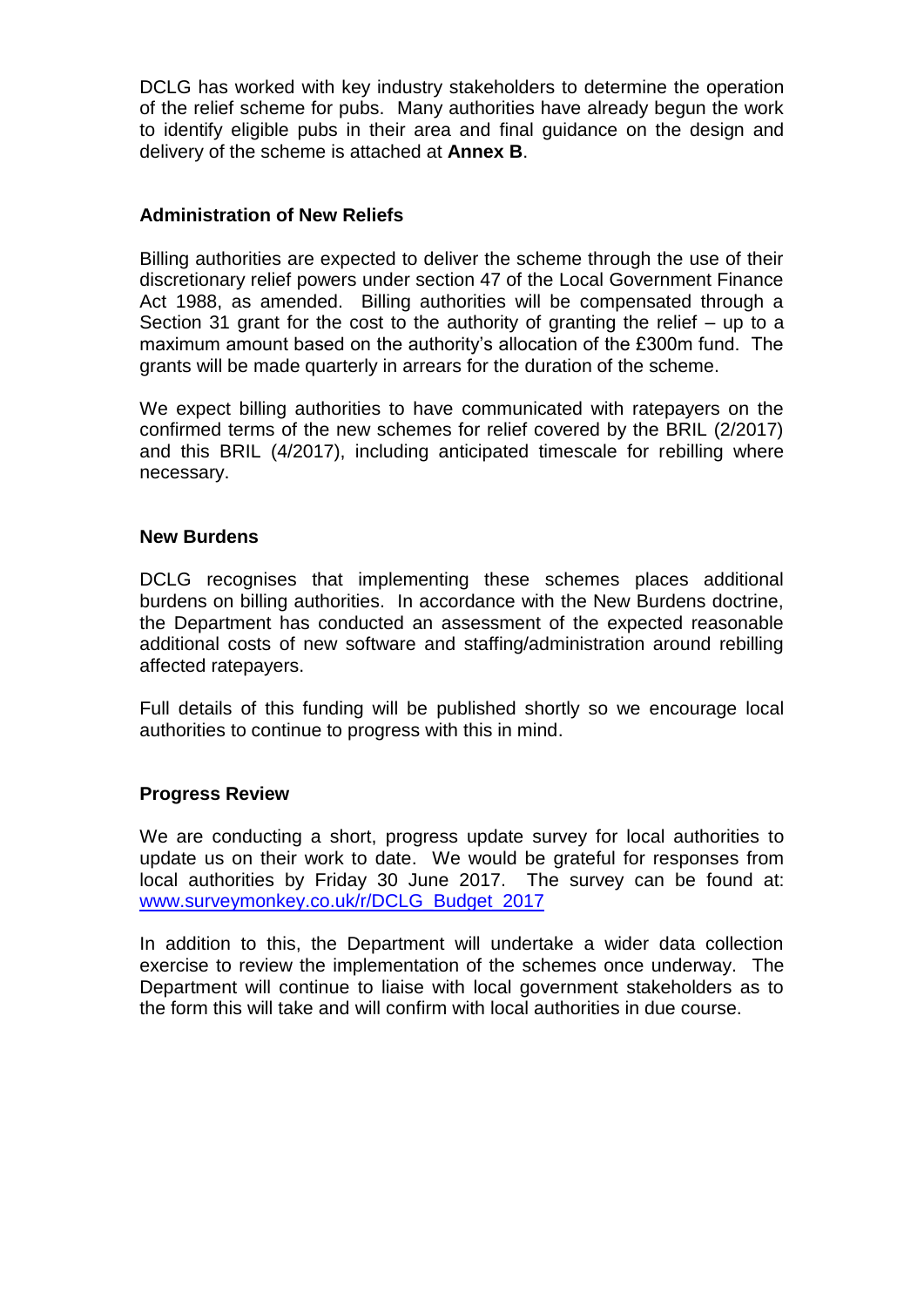### **Supporting Small Businesses: Annex A**

### **About this Guidance**

- 1. This guidance is intended to support local authorities in administering the scheme of relief for properties losing some or all of their Small Businesses Rate Relief or Rural Rate Relief as a result of the 2017 Revaluation – known as "Supporting Small Business" relief. This Guidance applies to England only.
- 2. This guidance sets out the criteria which central government will use to determine funding relief for properties eligible for Supporting Small Businesses relief. The Guidance does not replace existing legislation on any other relief.
- 3. Enquiries on this measure should be addressed to: [ndr@communities.gsi.gov.uk](mailto:ndr@communities.gsi.gov.uk)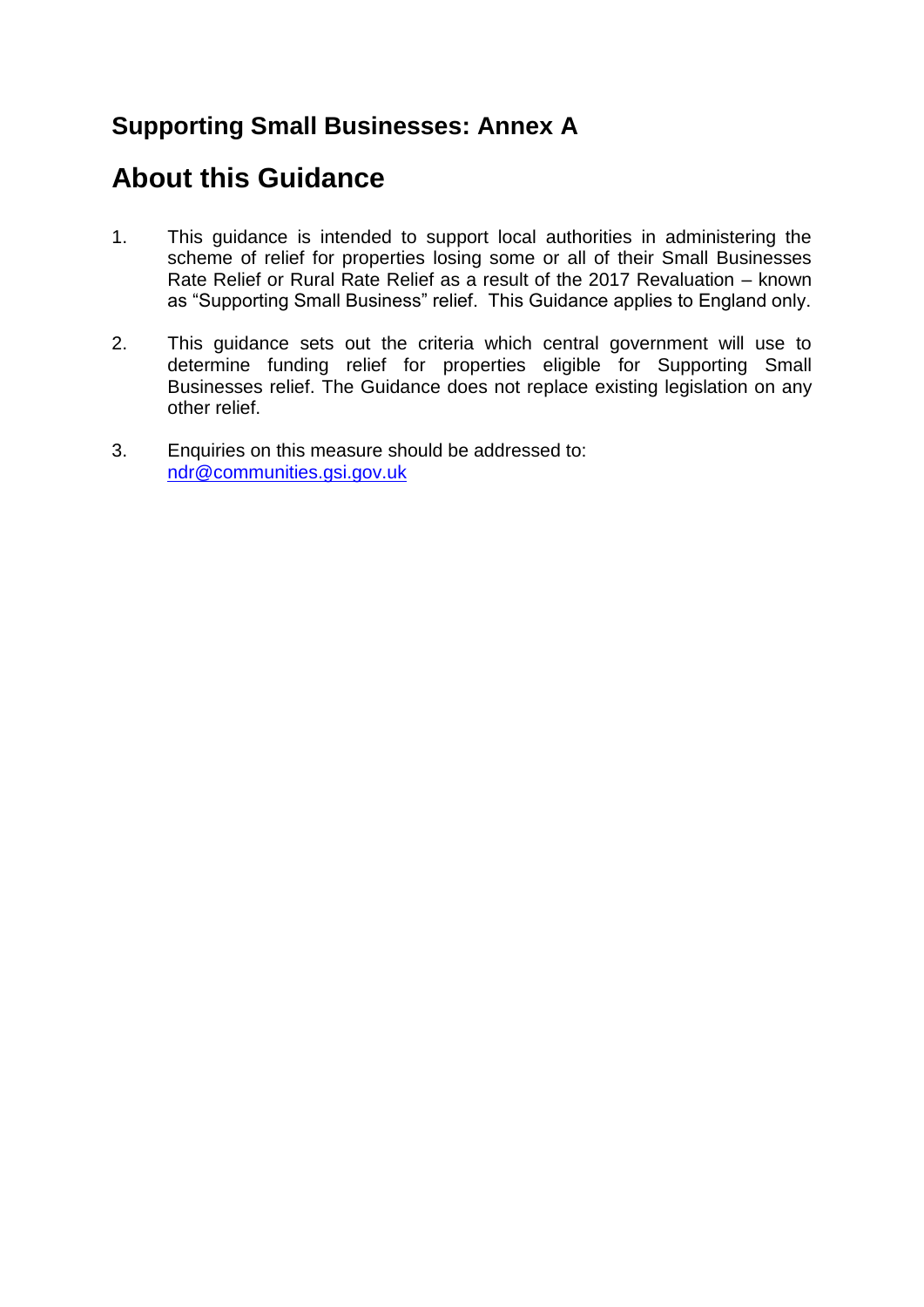# **Introduction**

- 4. For 2016/17, eligible ratepayers<sup>1</sup> with a rateable value less than or equal to £6,000 are entitled to 100% small business rate relief. Those with a rateable value of between £6,000 and £12,000 enjoy tapered relief from 100% to 0%. Following the measures in the 2016 Budget, we are increasing these thresholds from 1 April 2017 to £12,000 for the 100% relief and £15,000 for the tapered relief. This ensures that most ratepayers currently entitled to small business rate relief will pay less or nothing following the revaluation. However, some ratepayers that are facing large increases in their rateable value will lose some or all of their small business rate relief.
- 5. For 2016/17 the sole post office, general store, pub or petrol station in rural settlements are (subject to rateable value thresholds) entitled to 50% rate relief. This is increasing to 100% relief from 1 April 2017. However, some ratepayers currently eligible for rural rate relief may lose that entitlement if their rateable value increases above the threshold due to the revaluation.
- 6. The transitional relief scheme does not provide support in respect of changes in reliefs. Therefore, those ratepayers who are losing some or all of their small business or rural rate relief may be facing large percentage increases in bills from 1 April 2017.
- 7. In the Spring Budget the Chancellor announced that a new scheme of relief would be made available to those ratepayers facing large increases as a result of the loss of small business or rural rate relief due to the revaluation. This document provides guidance to authorities about the operation and delivery of this policy.

<sup>1</sup> **1** Businesses with more than one property are only eligible for small business rate relief if their additional property or properties all have rateable values of under £2,600, and the total rateable value of all their properties are below £18,000 (£25,500 in London).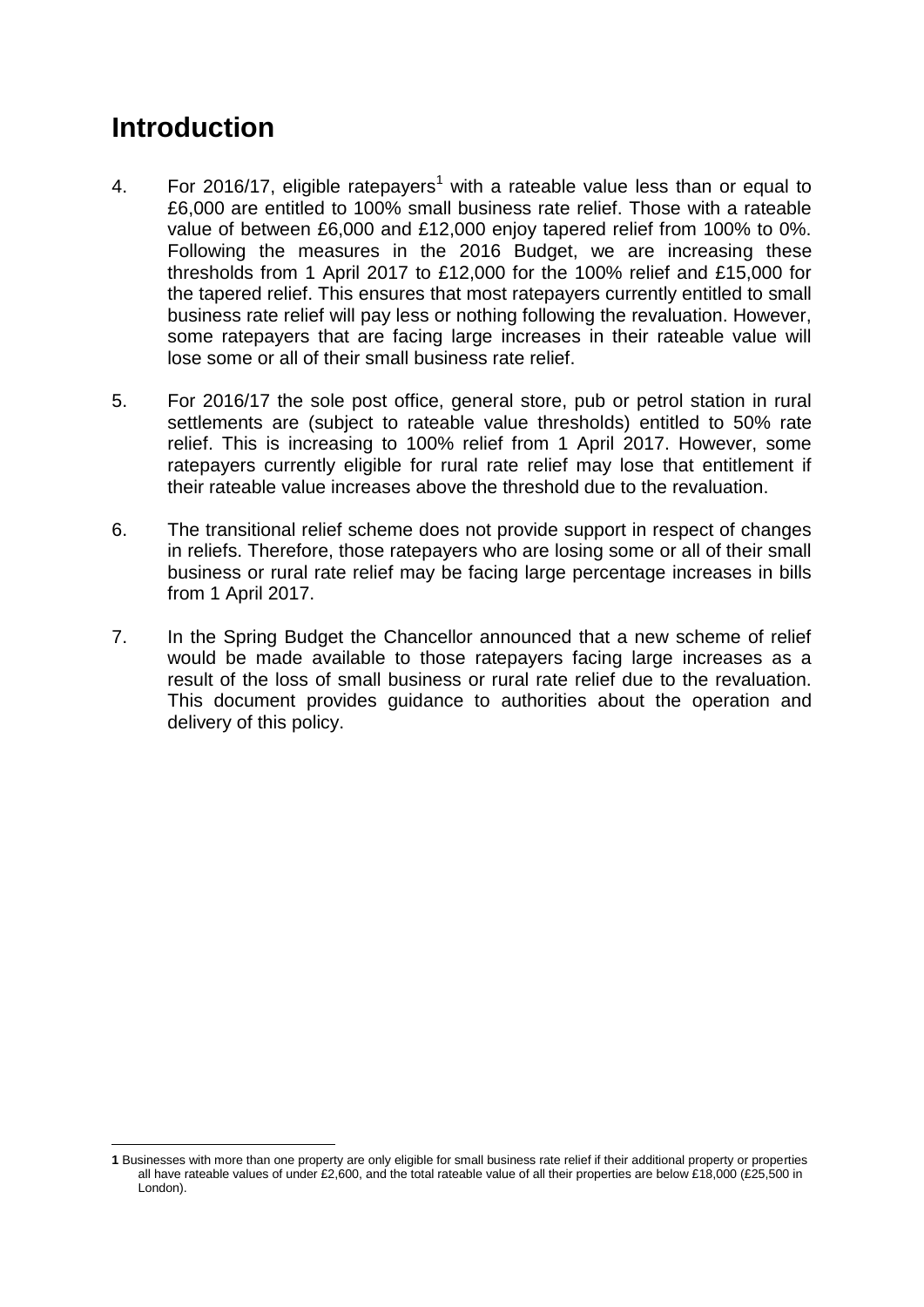## **How will the relief be provided?**

- 8. The government is not changing the legislation around transitional relief<sup>2</sup>. Instead the government will, in line with the eligibility criteria for the Supporting Small Businesses scheme, reimburse billing authorities that use their discretionary relief powers, under section 47 of the Local Government Finance Act 1988, as amended<sup>3</sup>, to grant relief. Central government will fully reimburse local authorities for the local share of the Supporting Small Businesses relief (using a grant under section 31 of the Local Government Act 2003). In view of the fact that such expenditure will be reimbursed, the government expects billing authorities to grant Supporting Small Businesses relief to all qualifying ratepayers.
- 9. Central government will reimburse billing authorities and those major precepting authorities within the rates retention system for the actual cost to them under the rates retention scheme of the relief that falls within the definitions in this guidance. DCLG will also undertake a New Burdens assessment of the IT and administrative costs in local government associated with the Supporting Small Businesses scheme.

1

**<sup>2</sup>** The Non-Domestic Rating (Chargeable Amounts) (England) Regulations 2016 No. 1265

**<sup>3</sup>** Section 47 was amended by the Localism Act 2011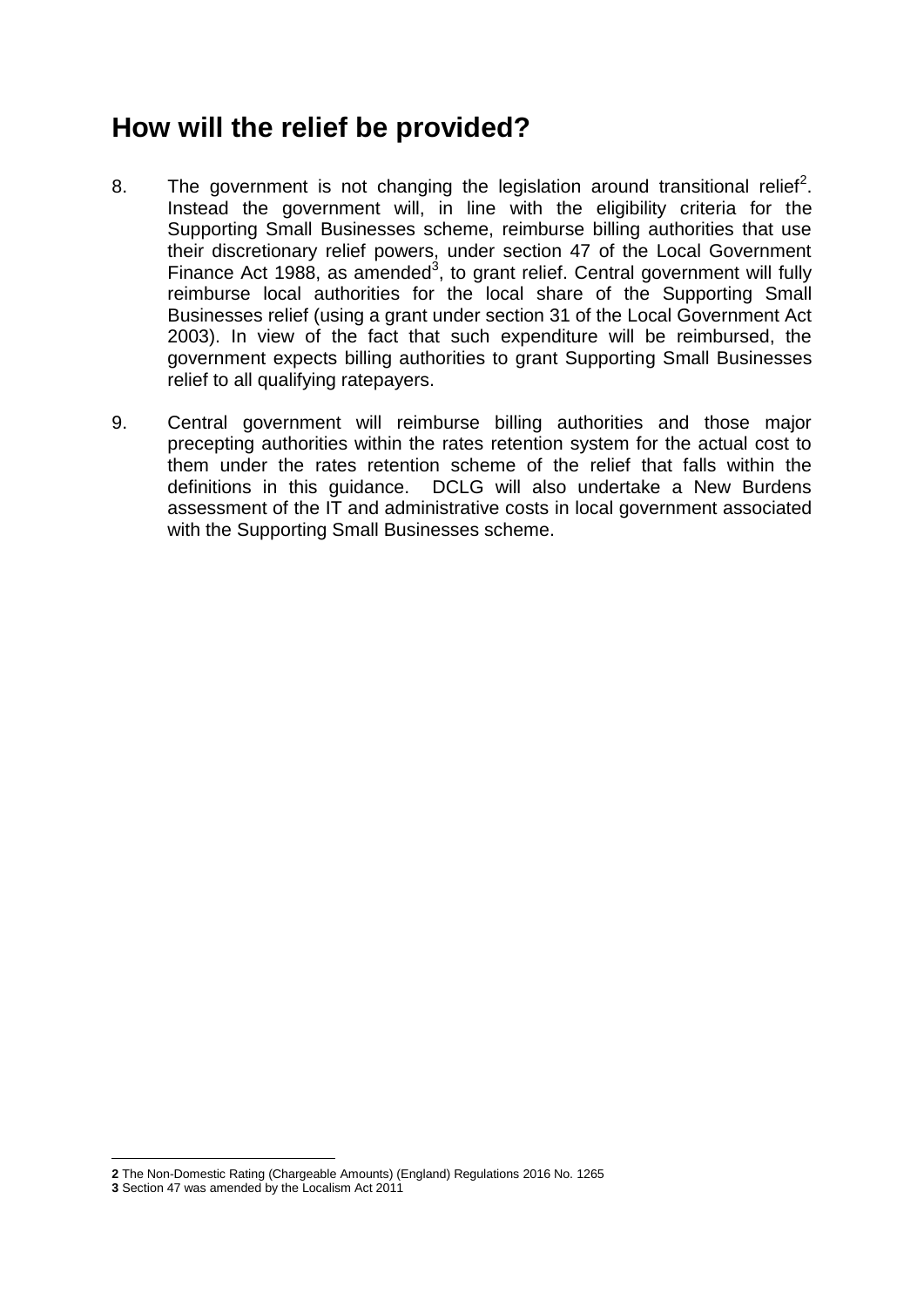## **Who is eligible for the relief and how much relief will be available?**

- 10. This section describes in principle the Supporting Small Business Scheme. Local authorities should use the detailed guidance at section 2 to determine eligibility and calculate bills. The Supporting Small Businesses relief will help those ratepayers who as a result of the change in their rateable value at the revaluation are losing some or all of their small business or rural rate relief and, as a result, are facing large increases in their bills.
- 11. To support these ratepayers, the Supporting Small Businesses relief will ensure that the increase per year in the bills<sup>4</sup> of these ratepayers is limited to the greater of:
	- a. a percentage increase p.a. of 5%, 7.5%, 10%, 15% and 15% 2017/18 to 2021/22 all plus inflation. Unlike the transitional relief scheme, for the first year of the scheme the percentage increase is taken against the bill for 31 March 2017 after small business rate relief or rural rate relief , or
	- b. a cash value of £600 per year (£50 per month). This cash minimum increase ensures that those ratepayers paying nothing or very small amounts in 2016/17 after small business rate relief are brought into paying something.
- 12. In the first year of the scheme, this means all ratepayers losing some or all of their small business rate relief or rural rate relief will see the increase in their bill capped at £600. The cash minimum increase is £600 per year thereafter. This means that ratepayers who are currently paying nothing under small business rate relief and are losing all of their entitlement to relief (i.e. moving from £6,000 rateable value or less to more than £15,000) would under this scheme be paying £3,000 in year 5.
- 13. Those on the Supporting Small Businesses relief scheme whose 2017 rateable values are £51,000 or more will not be liable to pay the supplement (1.3p) to fund small business rate relief while they are eligible for the Supporting Small Businesses relief scheme.
- 14. Ratepayers remain in the Supporting Small Businesses relief scheme for either 5 years or until they reach the bill they would have paid without the scheme**5**. A change of ratepayers will not affect eligibility for the Supporting Small Businesses relief scheme but eligibility will be lost if the property falls vacant or becomes occupied by a charity or Community Amateur Sports Club.

1

**<sup>4</sup>** Prior to the Business Rates Supplement (2p for properties in London with a rateable value of more than £70,000) and City of London multiplier (which is 0.5p higher for all properties in London). The level of these supplements are unchanged at the revaluation but changes in the amounts paid through the supplements are outside the transitional relief scheme and the Supporting Small Businesses scheme.

**<sup>5</sup>** This will be the bill in the main transitional relief scheme.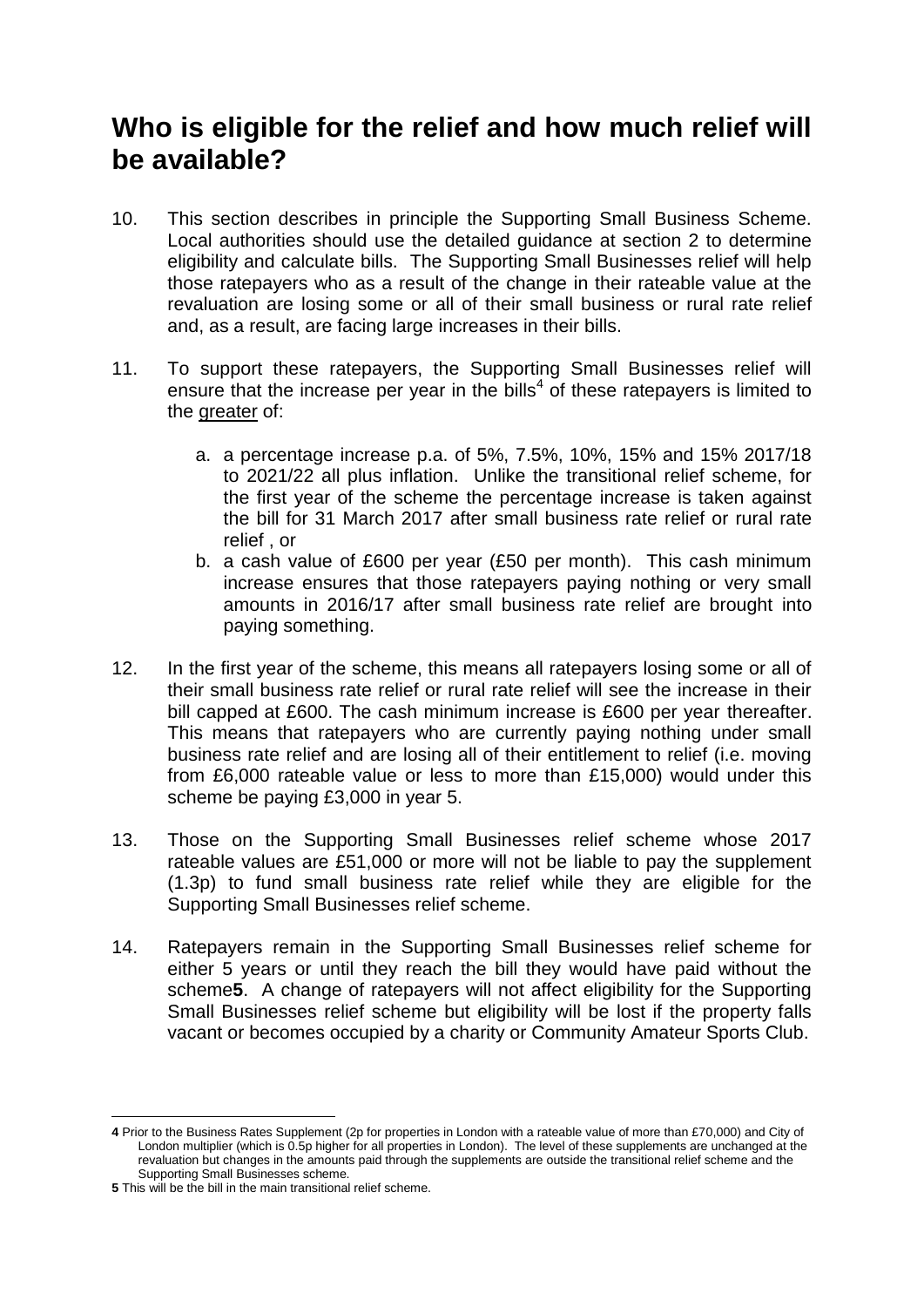- 15. There is no 2nd property test for eligibility for the Supporting Small Businesses relief scheme. However, those ratepayers who during 2016/17 lost entitlement to small business rate relief because they failed the 2nd property test but have, under the rules for small business rate relief, been given a 12 month period of grace before their relief ended can continue on the scheme for the remainder of their 12 month period of grace.
- 16. Guidance on eligibility and the value of the Supporting Small Businesses relief is at Section 2.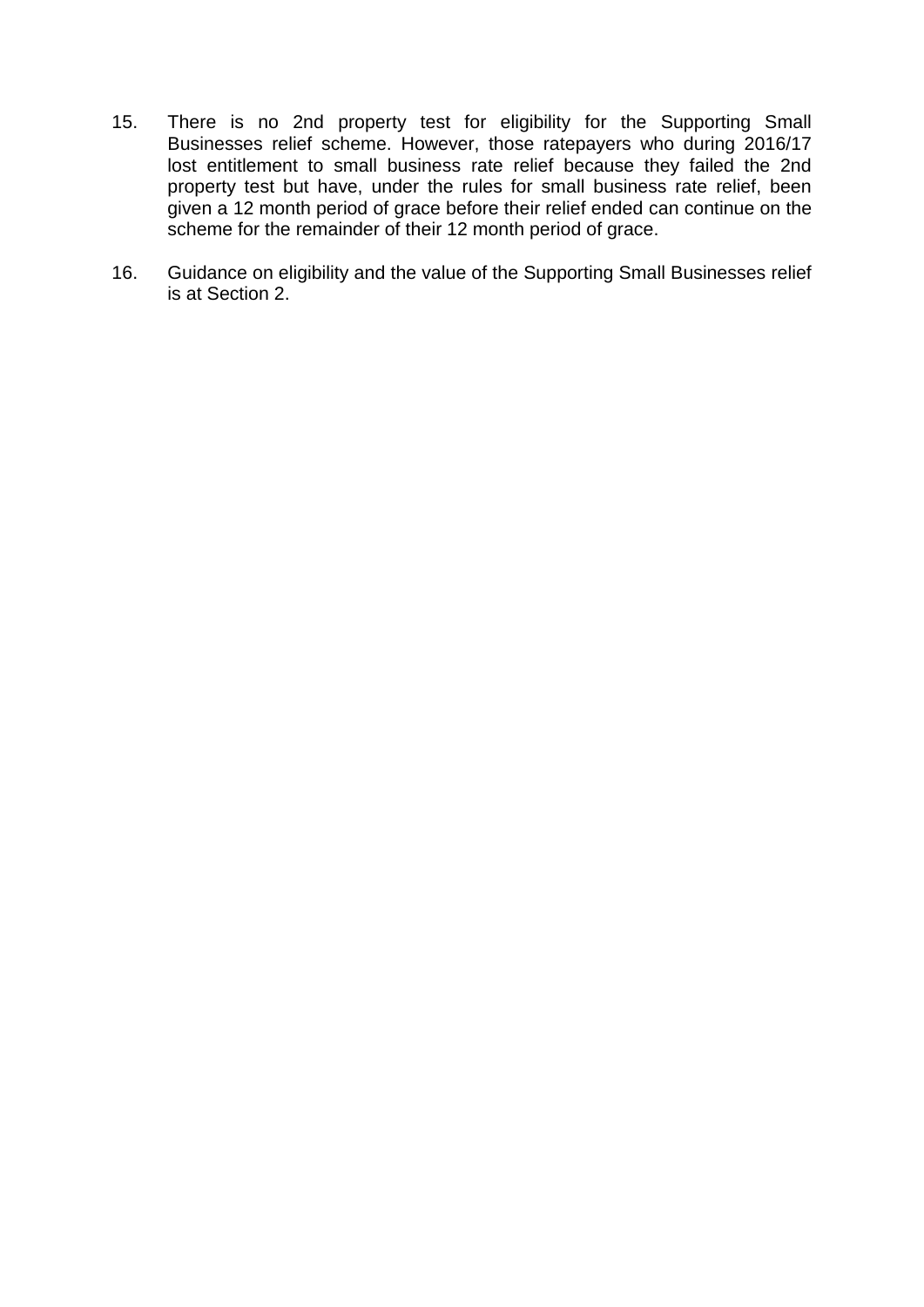# **Recalculations of relief**

- 17. As with all reliefs, the amount of relief awarded under the Supporting Small Businesses relief scheme should be recalculated in the event of a change of circumstances. This could include, for example, a backdated change to the rateable value or the hereditament. This change of circumstances could arise during the year in question or during a later year.
- 18. The Non-Domestic Rating (Discretionary Relief) Regulations 1989 (S.I. 1989/1059)<sup>6</sup> require authorities to provide ratepayers with at least one year's notice in writing before any decision to revoke or vary a decision so as to increase the amount the ratepayer has to pay takes effect. Such a revocation or variation of a decision can only take effect at the end of a financial year. But within these regulations, local authorities may still make decisions which are conditional upon eligibility criteria or rules for calculating relief which allow the amount of relief to be amended within the year to reflect changing circumstances.
- 19. Therefore, when making an award for Supporting Small Businesses relief, local authorities should ensure in the conditions of the award that the relief can be recalculated in the event of a change to the rating list for the property concerned (retrospective or otherwise). This is so that the relief can be recalculated if the rateable value changes.

<sup>1</sup> **6** The Non-Domestic Rating (Discretionary Relief) Regulations 1989 No. 1059.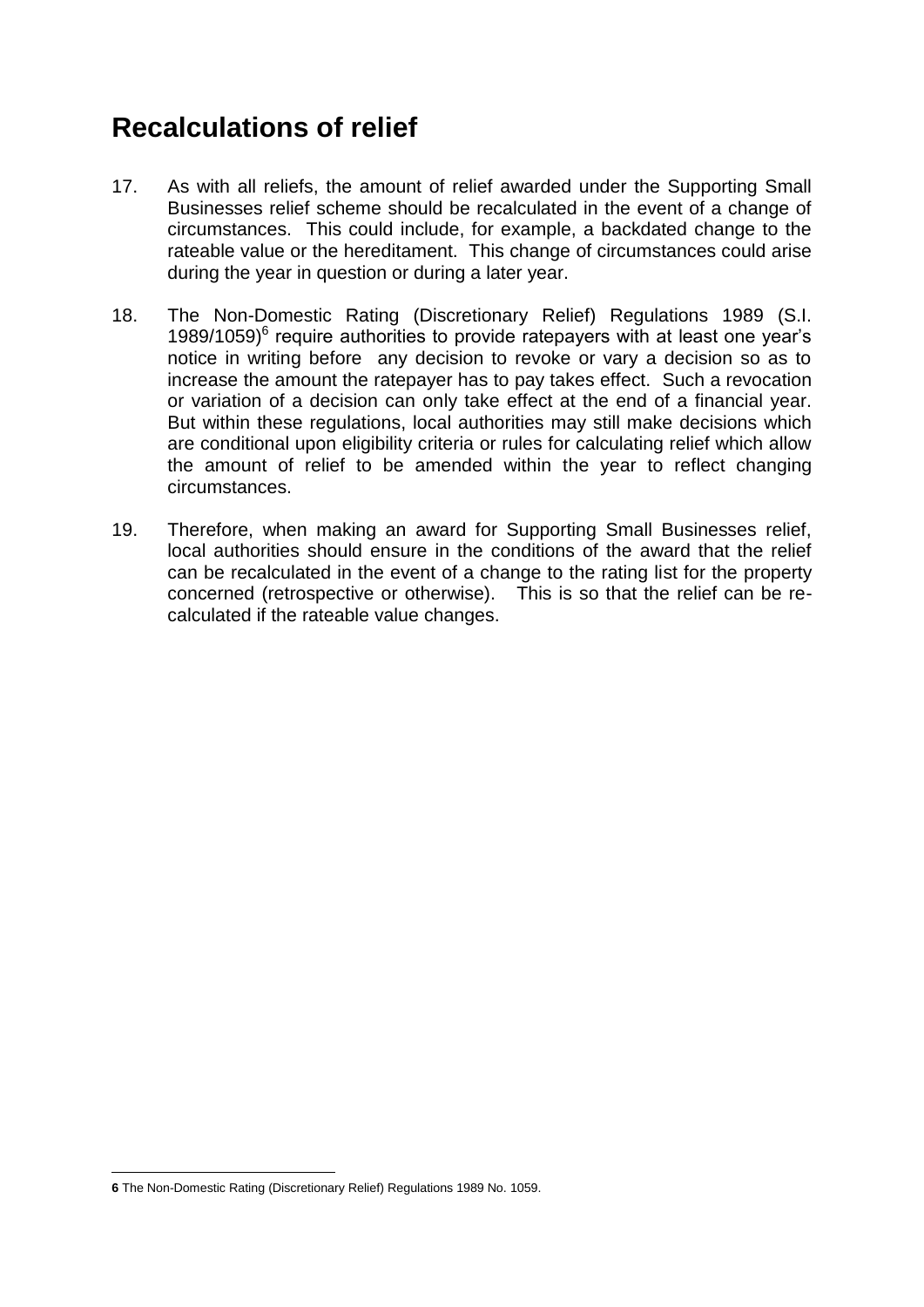## **State Aid**

- 20. State Aid law is the means by which the European Union regulates state funded support to businesses. Providing discretionary relief to ratepayers is likely to amount to State Aid. However the Supporting Small Businesses relief scheme will be State Aid compliant where it is provided in accordance with the De Minimis Regulations (1407/2013)<sup>7</sup>.
- 21. The De Minimis Regulations allow an undertaking to receive up to €200,000 of De Minimis aid in a rolling three year period (consisting of the current financial year and the two previous financial years). Local authorities should familiarise themselves with the terms of this State Aid exemption, in particular the types of undertaking that are excluded from receiving De Minimis aid (Article 1), the relevant definition of undertaking (Article  $2(2)^8$ ) and the requirement to convert the aid into Euros<sup>9</sup>. They should ensure each business has not exceeded its threshold through all sources of state funding $10$ .
- 22. To administer De Minimis it is necessary for the local authority to establish that the award of aid will not result in the undertaking having received more than €200,000 of De Minimis aid. Note that the threshold only relates to aid provided under the De Minimis Regulations (aid under other exemptions or outside the scope of State Aid is not relevant to the De Minimis calculation). Where local authorities have further questions about De Minimis or other aspects of State Aid law, they should seek advice from their legal department in the first instance $11$ .

1

**<sup>7</sup>** <http://eur-lex.europa.eu/LexUriServ/LexUriServ.do?uri=OJ:L:2013:352:0001:0008:EN:PDF>

**<sup>8</sup>** The 'New SME Definition user guide and model declaration' provides further guidance: [http://ec.europa.eu/enterprise/policies/sme/files/sme\\_definition/sme\\_user\\_guide\\_en.pdf](http://ec.europa.eu/enterprise/policies/sme/files/sme_definition/sme_user_guide_en.pdf)

**<sup>9</sup>** [http://ec.europa.eu/budget/contracts\\_grants/info\\_contracts/inforeuro/inforeuro\\_en.cfm](http://ec.europa.eu/budget/contracts_grants/info_contracts/inforeuro/inforeuro_en.cfm) **10** Article 3(2) of the De Minimis Regulation

**<sup>11</sup>** Detailed State Aid guidance can also be found at: [https://www.gov.uk/government/uploads/system/uploads/attachment\\_data/file/15277/National\\_State\\_Aid\\_Law\\_Requireme](https://www.gov.uk/government/uploads/system/uploads/attachment_data/file/15277/National_State_Aid_Law_Requirements.pdf) [nts.pdf](https://www.gov.uk/government/uploads/system/uploads/attachment_data/file/15277/National_State_Aid_Law_Requirements.pdf)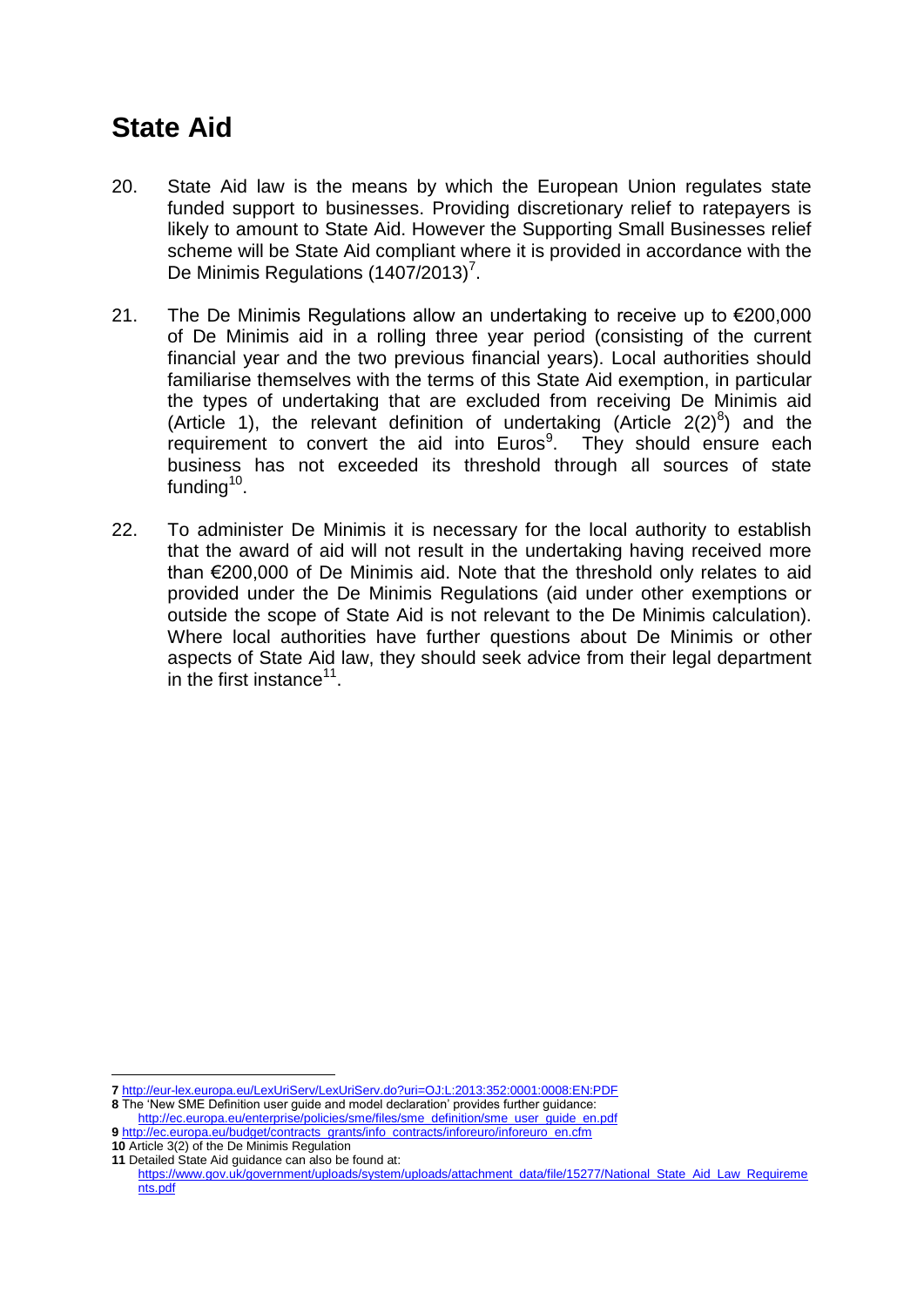# **Other Reliefs**

- 23. Hereditaments eligible for charity or Community Amateur Sports Club relief or hereditaments which are unoccupied are not eligible for Supporting Small Businesses Relief. And, for the avoidance of doubt, small business rate relief or rural rate relief should not be applied to further reduce the bill found under Supporting Small Business relief (to avoid the double counting of relief – see the detailed rules in section 2). For example,
	- a ratepayer eligible for Small Business Rate Relief whose rateable value has increased from £3,000 (paying £0 in 2016/17) to £14,000 would be paying the following in 2017/18 before Supporting Small Businesses relief:

| ○ Bill before reliefs:                                   | £6,524, |
|----------------------------------------------------------|---------|
| $\circ$ Bill after transitional relief:                  | £1,555  |
| $\circ$ Bill after Small Business Rate Relief ( $@1/3$ ) | £1.037. |

- After Supporting Small Business Relief the bill for 2017/18 would be reduced to £600. No further Small Business Rate Relief should be applied to the £600 bill.
- 24. The same principle applies to properties for which a Section 44A certificate has been granted (apportionment of rateable values for partly occupied properties). The presence of a section 44A certificate should not further reduce the bill found under the Supporting Small Business scheme.
- 25. All other discretionary reliefs, including those funded by section 31 grants, should be considered after the application of Supporting Small Businesses relief. Following discussions with local government stakeholders and their software providers, the expectation is that Supporting Small Businesses relief will be shown on the bill as an adjustment to the chargeable amount after any transitional relief – i.e. it will appear as a deduction.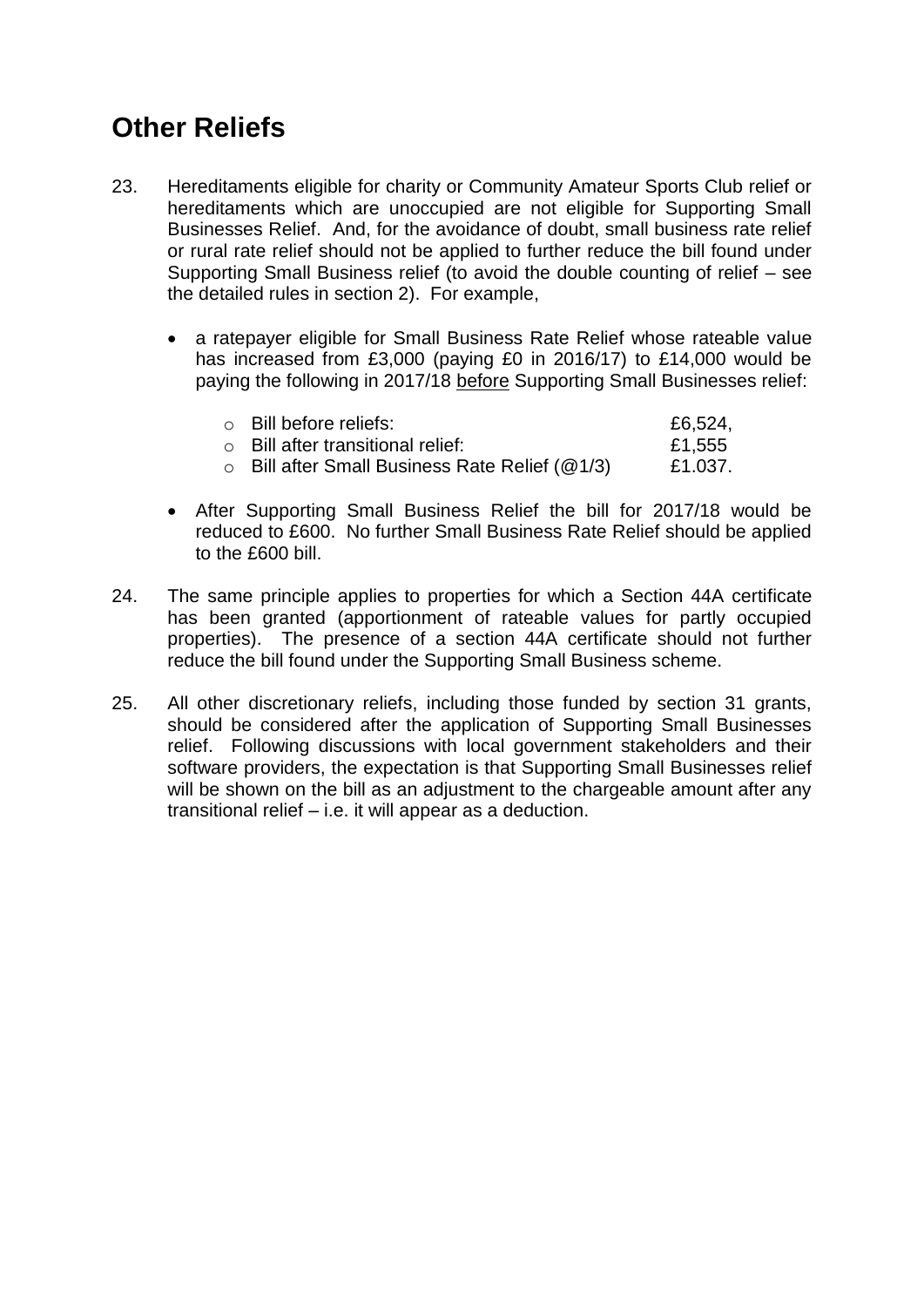# **Compensation Arrangements**

- 26. Central government will reimburse billing authorities and those major precepting authorities for the actual cost to them under the rates retention scheme of the Supporting Small Businesses relief. Local authorities will be asked to provide an estimate of their likely total cost for providing the relief in a one off estimate for 2017/18. Central government will then provide payments to local authorities for their share of the cost of the estimated relief for 2017/18. The final cost to local authorities will be calculated and reconciled following the NNDR3 for 2017/18.
- 27. Guidance for local authorities on how to calculate the value of the section 31 grant will be included in the guidance notes for completing the National Non-Domestic Returns (NNDRs). However, in line with the New Burden's principle, section 31 compensation will be calculated having regard to the additional costs on local government of awarding the relief (before any other section 47 reliefs). Therefore, the section 31 grant for Supporting Small Businesses should be calculated by:
	- a. taking the chargeable amount which would have applied for the hereditament after the transitional arrangements and other mandatory reliefs but before discretionary reliefs,

and deducting

- b. the chargeable amount found under the Supporting Small Business scheme before other discretionary reliefs.
- 28. The same principle will apply for calculation Transitional Protection Payments (TPPs) for the purposes of non-domestic rating income in the rates retention scheme. TPPs on NNDR1s and NNDR3s will be calculating ignoring the Supporting Small Businesses scheme.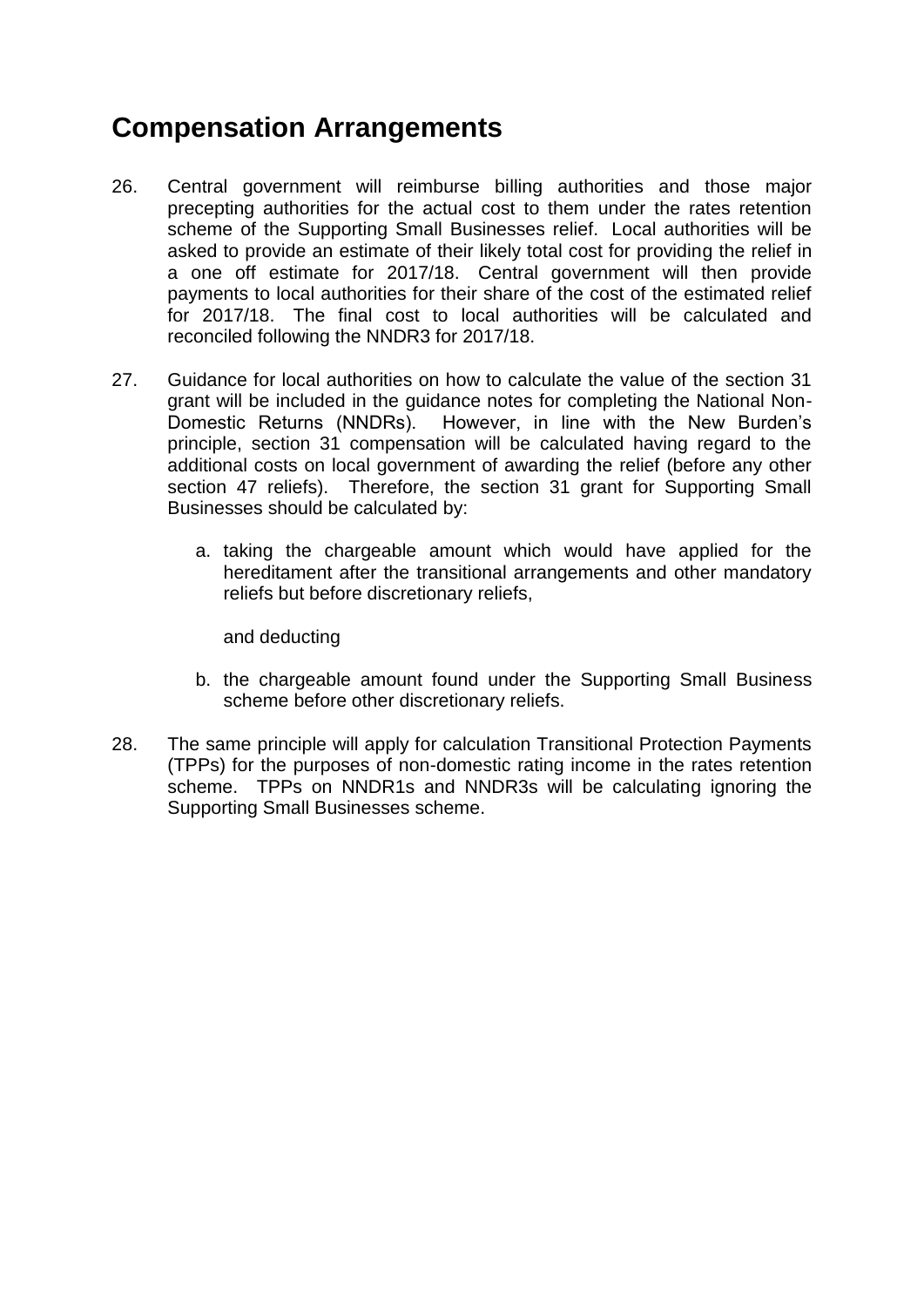## **Section 2: Detailed guidance for operation of the Supporting Small Businesses (SSB) scheme**

### **Day 1 Eligibility for the Scheme**

- 29. For 1 April 2017, the supporting small businesses (SSB) relief scheme applies to hereditaments for which**12**:
	- a. the chargeable amount for 31 March 2017 is calculated in accordance with section 43(4B) or (6B),
	- b. in relation to 43(4B) the value of E for 31 March 2017 is greater than 1,
	- c. the chargeable amount for 1 April 2017 is found in accordance with section 43(4), 43(4B), 43(6A) or where regulations 12(3), 12(7) or 12(9) of the Non-Domestic Rating (Chargeable Amounts) (England) Regulations 2016 No. 1265 applies, and
	- d. the chargeable amount for 1 April 2017 is more than (£600/365) higher than the chargeable amount for 31 March 2017.
	- 30.Where for 31 March 2017 the chargeable amount has been found under section 47, then eligibility for SSB should be determined as if section 47 did not apply.
	- 31.Where the hereditament is shown in a local list for the area of a special authority (i.e. the City of London), then eligibility for SSB should be determined as if the special authority's small business non-domestic rating multiplier was 48.4p for 2016/17 and 46.6p for 2017/18.

### **Continued eligibility for the scheme after 1 April 2017**

- 32.After 1 April 2017, the Supporting Small Businesses (SSB) scheme will cease to apply where:
	- a. the chargeable amount for a day found under the SSB scheme is the same as or more than the chargeable amount found in the absence of the SSB scheme. This ensures that where, for example, the minimum increase in the chargeable amount in the SSB scheme would take the bill above the level it would otherwise have been then the hereditament will drop out of the SSB scheme. It also ensures that where, for example, with effect from after 1/4/17, the hereditament becomes eligible for 100% Small Business Rate Relief then they also fall out of the SSB scheme,
	- b. the chargeable amount for a day would otherwise fall to be found by section 43(5) or where paragraph 12(5) or sub-paragraphs 2(4), 3(4), 4(4), 5(4) of Schedule 2 of the Non-Domestic Rating (Chargeable

<sup>1</sup> **12** unless otherwise stated, references are to the Local Government Finance Act 1988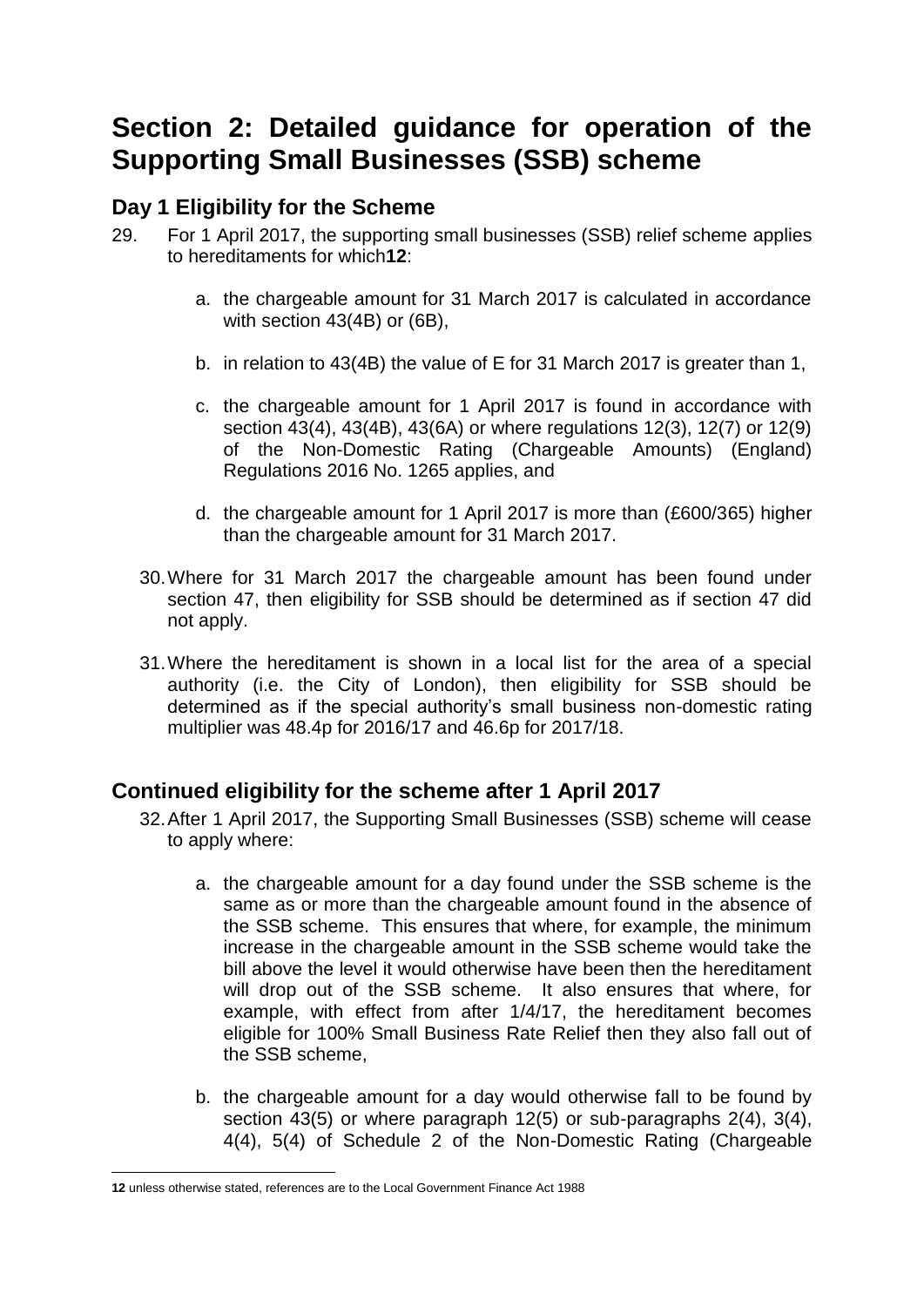Amounts) (England) Regulations 2016 No. 1265 applies (charities or registered community amateur sports clubs), or

- c. the hereditament for a day is unoccupied.
- 33.Furthermore, where the ratepayer during 2016/17 lost entitlement to small business rate relief because they failed the 2nd property test but have, under the rules for small business rate relief, been given a 12 month period of grace before their relief ended (and therefore was still entitled to small business rate relief on 31 March 2017), then eligibility for the SSB scheme will cease at the end of that 12 months period of grace.
- 34.Hereditaments which cease to be entitled to Supporting Small Businesses for a day cannot return to eligibility if their circumstances change from a later day. For example, if a property falls unoccupied it will not then be eligible for Supporting Small Businesses relief if it subsequently becomes occupied again.

### **Chargeable Amount under the Supporting Small Businesses Scheme**

- 35. Where the Supporting Small Businesses scheme applies then DCLG will fund local authorities to apply a chargeable amount under section 47 of the 1988 Act for the period 1 April 2017 to 31 March 2022 found in accordance with the rules in [Part 1 to Part 3 of] the Non-Domestic Rating (Chargeable Amounts) (England) Regulations 2016 No. 1265 subject to the following changes:
	- a. BL for 2017/18 is the chargeable amount for 31 March 2017 x 365 (on the assumption that section 47 did not apply for 31 March 2017 and on the assumption in the City of London that the special authority's small business non-domestic rating multiplier was 48.4p for 2016/17). This ensures the starting base liability for hereditaments eligible for SSB include the SBRR or rural rate relief for 31 March,
	- b. Where a certificate has been issued under regulations 17 or 18 then BL for 2017/18 should be found in line with a) above but on the assumption that the rateable value in the rating list was the rateable values as certified,
	- c. References to "(BL x AF)" are to "(BL x AF) or (BL + 600) whichever is the greater". This ensures the bill increase is the greater or £600 or the increase under the caps in the transitional relief scheme,
	- d. AF is found in accordance with regulation 10(6) irrespective of the rateable value of the hereditament for 1 April 2017. This ensures only the cap on increases for small properties is applied in the SSB scheme irrespective of the actual rateable value of the hereditament,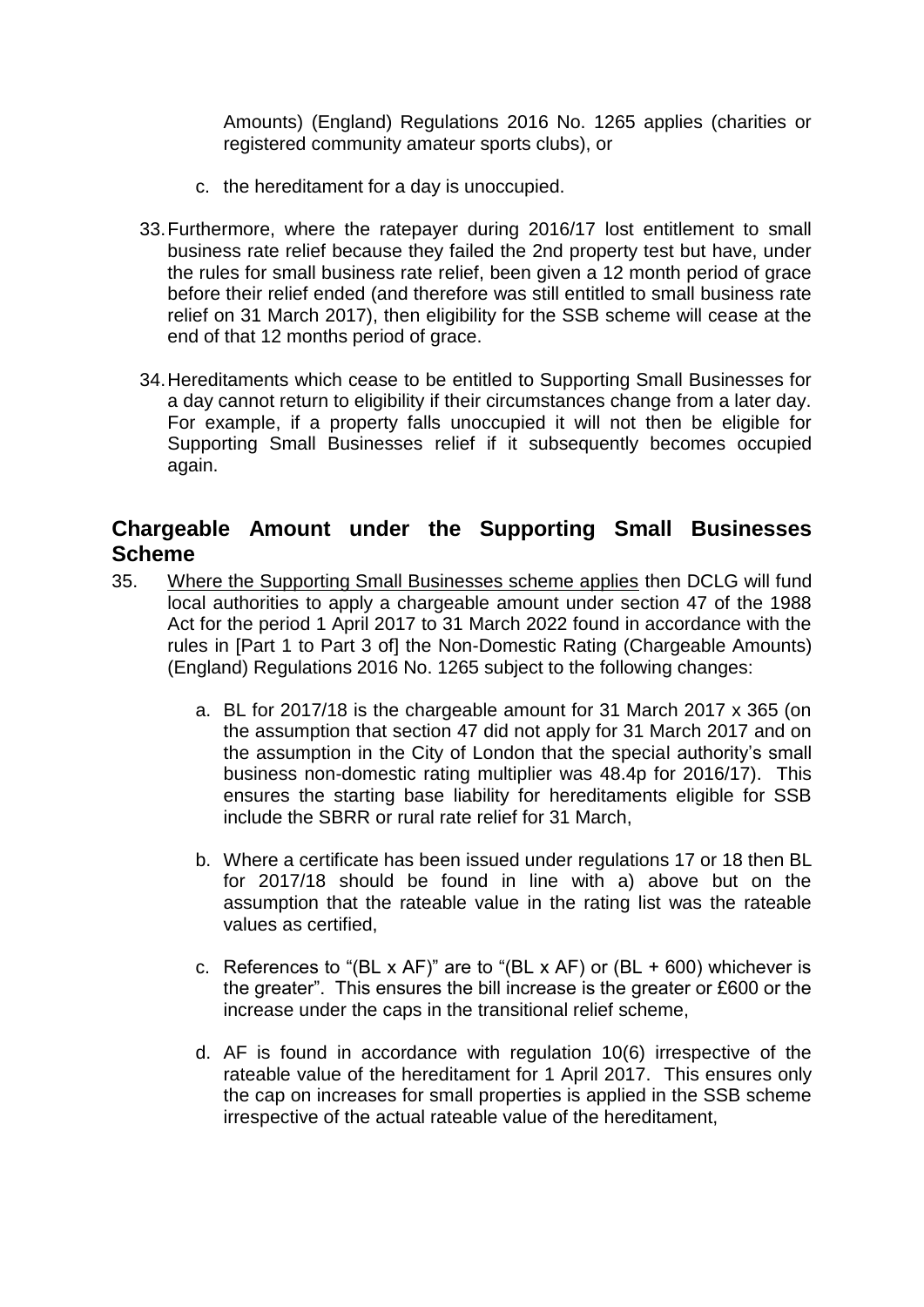- e. regulation 12(6)(b) is omitted. This ensures SBRR is not also applied to the capped bill in the SSB scheme. This avoids double counting of relief as illustrated at paragraph 23 above,
- f. the reference to "2" in regulation 12(8) is "1". This ensures rural rate relief is not also applied to the capped bill in the SSB scheme. This avoids double counting of relief,
- g. "U" is taken to have a value of 0 throughout. This ensures that any hereditament whose rateable value is £51,000 or more does not have to pay the 1.3p supplement whilst eligible for SSB relief,
- h. for a year (the year concerned) other than 2017/18, BL is (BL x AF) or (BL + 600) from the year immediately the year concerned whichever is the greater.
- 36. No change is made to the meaning of NCA. However, as discussed above, eligibility for Supporting Small Businesses relief ceases when the chargeable amount for a day found under the Supporting Small Businesses scheme is the same as or more than the chargeable amount found outside the scheme.
- 37. Regulation 6 (special authorities) will apply as normal under the Supporting Small Businesses scheme. This ensures ratepayers in the City of London continue to pay any additional amount attributable to the City multiplier.
- 38. For the avoidance of doubt, the rules for changes in rateable value with effect from after 1 April 2017 (regulation 13) will continue to apply as normal subject to the amendments in paragraph 35 above. This ensures that, for example, later increases in rateable value are paid in full in the normal way**13**.

### **Splits and mergers**

39.The SSB scheme will apply to hereditaments:

- a. coming into existence because of the circumstances described in paragraph 1 of Schedule 2 of Non-Domestic Rating (Chargeable Amounts) (England) Regulations 2016 No. 1265,
- b. where one of the hereditaments from which the new hereditament was formed in whole or in part was for the day immediately before the creation day eligible for the SSB scheme, and
- c. the circumstances described at paragraph 32 above do not apply for the creation day in respect of the hereditament.
- 40.After the creation day, the SSB scheme will cease to apply in the circumstances described in paragraph 32 above.
- 41.The number of hereditaments eligible for SSB which then split or merge is likely to be very small and devising rules in particular for mergers with

<sup>1</sup> **13** based on the small business non-domestic multiplier. This is because U is taken to have a value of 0 throughout.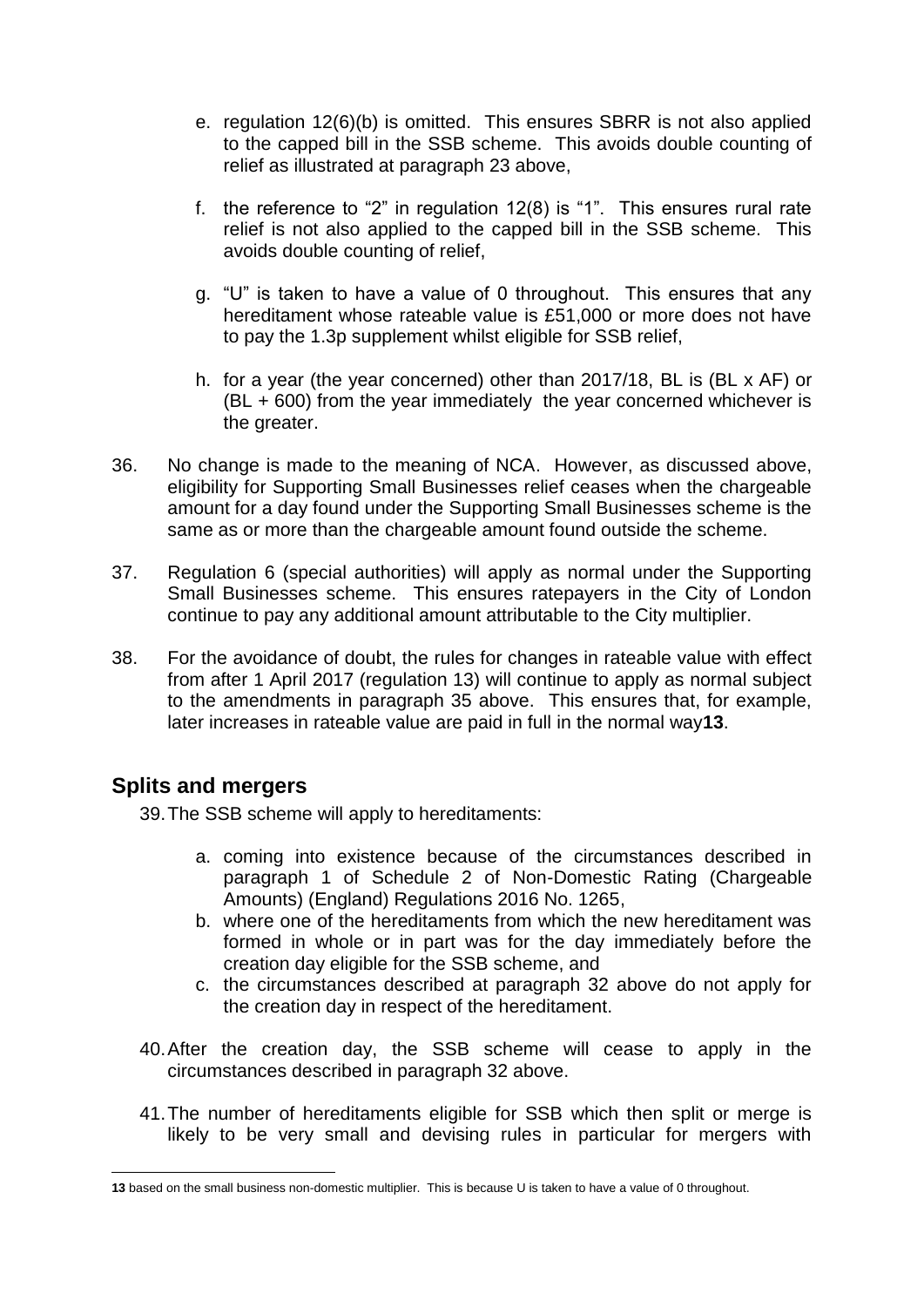properties outside of the SSB scheme would be complex. Therefore, in discussions with local authority stakeholders, DCLG has concluded it would be disproportionate to devise detailed rules to prescribe the chargeable amounts in the various circumstances which could arise from a split or a merger.

- 42.Instead, for hereditaments meeting the criteria in paragraph 39 and 40 above, DCLG will fund local authorities to apply a chargeable amount under section 47 of the 1988 Act found in accordance with the following principle:
	- a. that the protection offered by the SSB scheme (that the bill will not rise by the greater of £600 p.a. or the transitional relief caps) will continue to apply in principle to that part of the newly created hereditament which was immediately before the creation day in the SSB scheme, and
	- b. that increases (or reductions) in overall rateable value arising from the split or merger are not subject to the protection of the SSB scheme.
- 43.For simple splits of hereditaments previously eligible for SSB, authorities may wish to simply apportion the chargeable amount in the SSB scheme for the hereditament before the split in line with the change in rateable value from the split (i.e. in line with the principle in Schedule 2 of Non-Domestic Rating (Chargeable Amounts) (England) Regulations 2016 No. 1265).
- 44.For mergers and reorganisations, authorities will have to estimate the degree to which, in line with the principle of the SSB scheme, that part of the hereditament which was formerly eligible for SSB should continue to receive support under the SSB scheme. DCLG does not expect authorities to seek any formal apportionments of the rateable value for this purpose.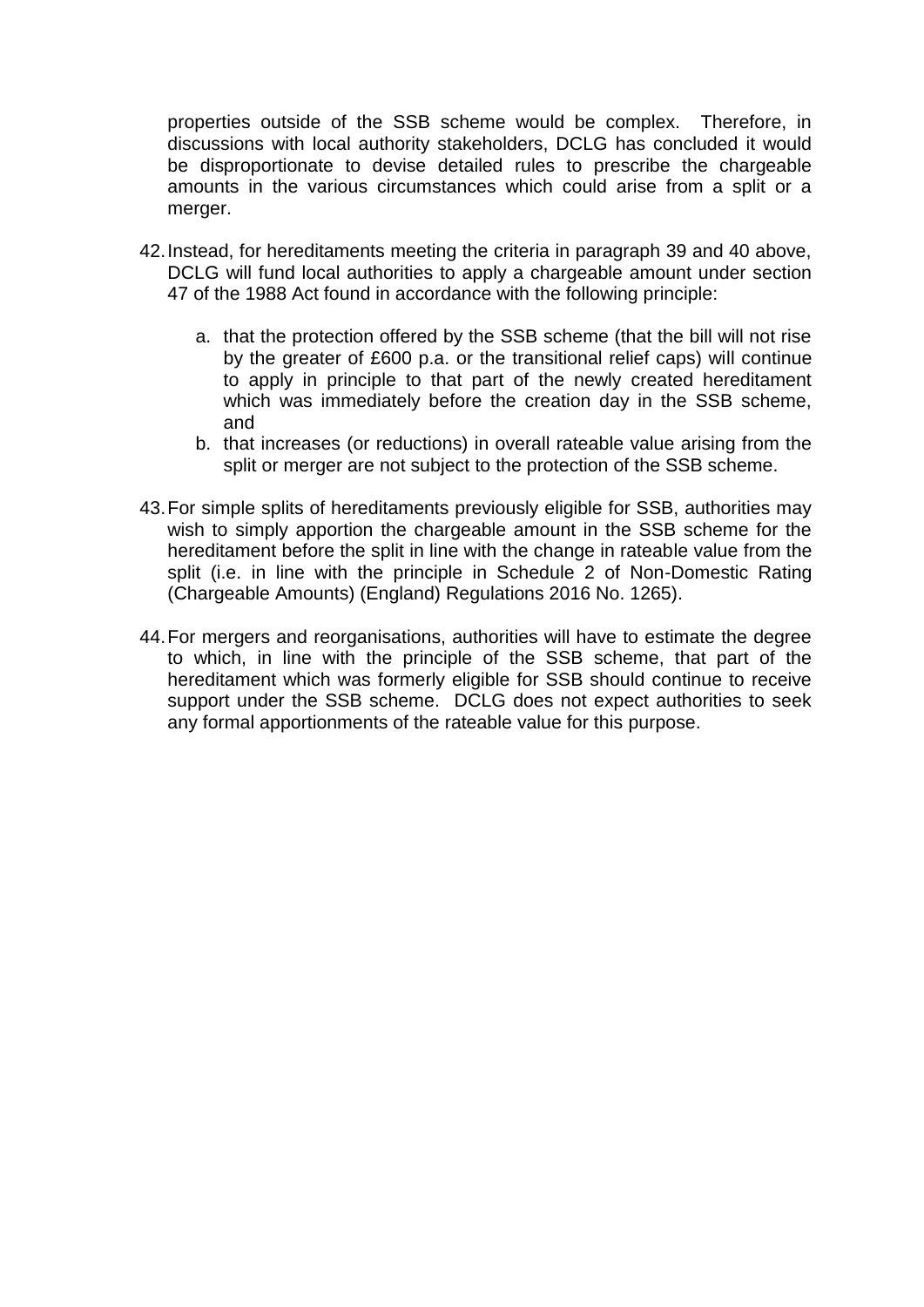### **Support for Pubs Guidance: Annex B**

### **1. About this guidance**

- 1.1 This guidance is intended to support local authorities in administering the "Pubs Relief Scheme" announced in the Budget on 8 March 2017. This guidance applies to England only.
- 1.2 This guidance sets out the detailed criteria, which local Government will use to provide funding relief for pubs. This guidance does not replace existing legislation or any other relief.
- 1.3 Enquiries on this measure should be addressed to: [ndr@communities.gsi.gov.uk](mailto:ndr@communities.gsi.gov.uk)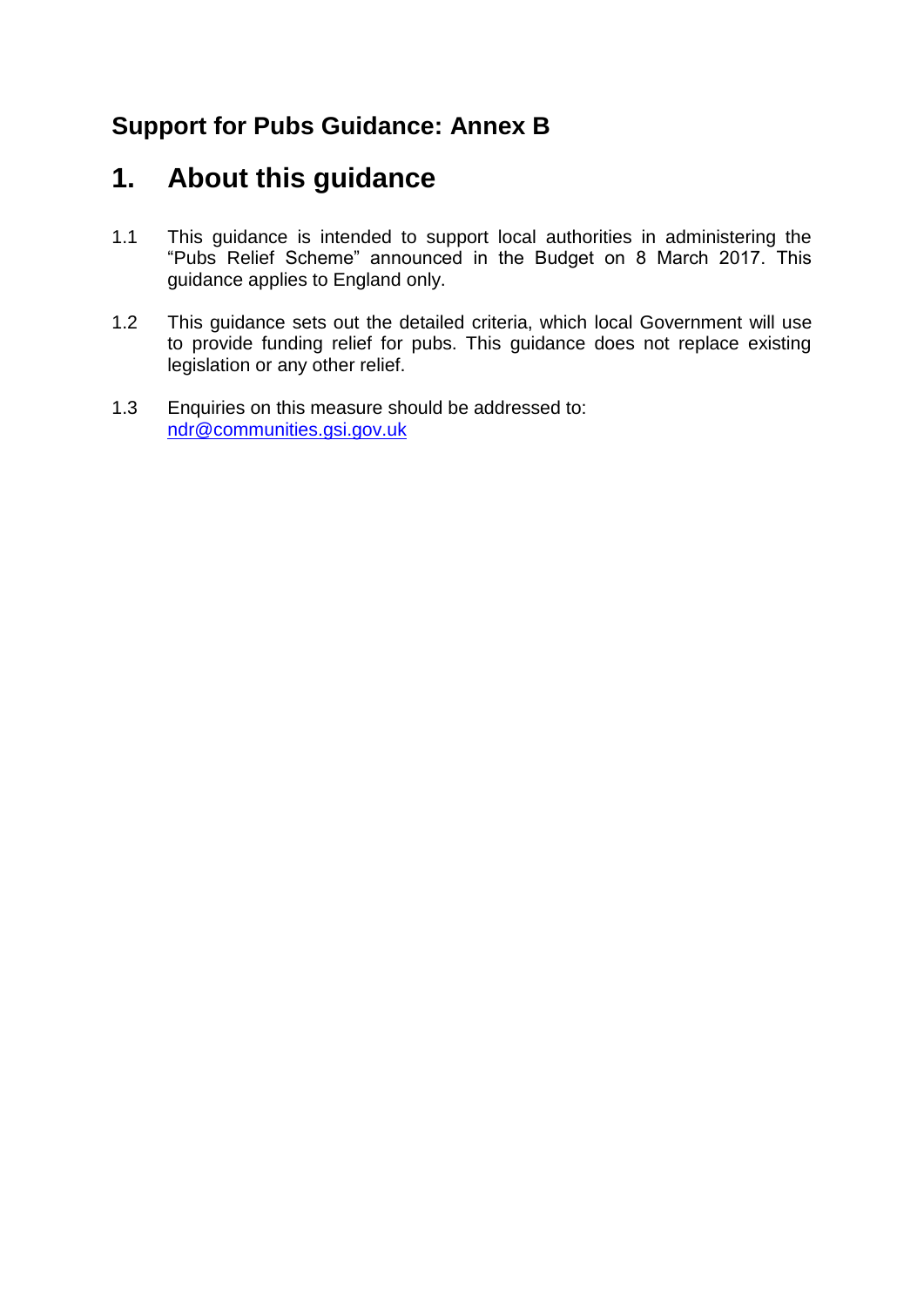# **2. Introduction**

- 2.1 The Government recognises the important role that pubs play in urban and rural communities across the country. At Spring Budget 2017, the Chancellor announced a £1,000 business rate discount for public houses with a rateable value of up to £100,000 for one year from 1 April 2017. This was part of a wider £435m package to support businesses – including pubs - facing significant increases in rate bills following the business rates revaluation. This included £110m of support for small businesses losing small business rates relief (SBRR) or rural rate relief (RRR) and providing local authorities with funding to support £300 million of discretionary relief.
- 2.2 This document provides guidance on the pubs relief scheme. It sets out how the scheme should operate and the eligibility criteria that should apply.
- 2.3 The Government expects local billing authorities to use their discretionary relief powers under section 47 of the Local Government Finance Act 1988 to grant relief to all qualifying ratepayers. We will reimburse local authorities using grants under section 31 of the Local Government Act 2003, provided they have acted in accordance with guidance. No new legislation will be required to deliver the scheme. Sections below explain how the scheme will operate, the level of funding available, and the means of compensation.
- 2.4 The guidance will be of interest to local authorities, operators of pubs and similar businesses, and their representative bodies.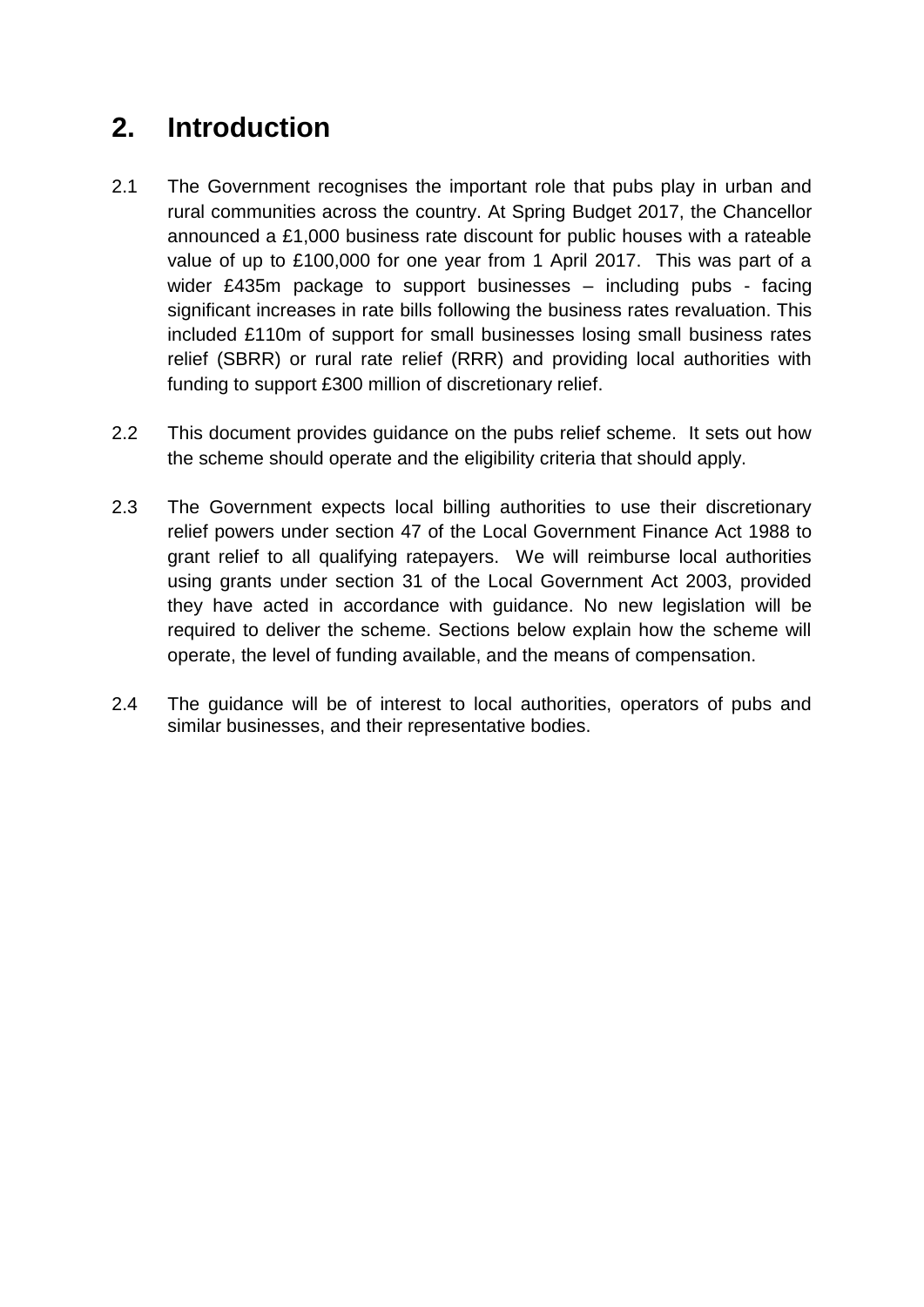# **3. Eligibility criteria - which properties should benefit**

- 3.1 This section describes in principle the Pubs Relief Scheme. Local authorities should use this section to determine eligibility for the relief. The scheme will be available to eligible occupied properties with a rateable value of less than £100,000. The majority of pubs are independently owned or managed and will not be part of chains. Where pubs are part of a chain, relief will be available for each eligible property in the chain, subject to meeting State Aid requirements (see section 5 of this guidance).
- 3.2 There is no definitive description of a traditional pub or public house in law which could be readily used by local authorities to determine eligibility. The objective has been to adopt an approach that makes the design and eligibility of the scheme easy to implement by local authorities in a clear and consistent way, is widely accepted by the industry and which is consistent with the Government's policy intention as set out in this section.
- 3.3 The Government's policy intention is that eligible pubs should:
	- be open to the general public
	- allow free entry other than when occasional entertainment is provided
	- allow drinking without requiring food to be consumed
	- permit drinks to be purchased at a bar.

For these purposes, it should exclude:

- restaurants
- cafes
- nightclubs
- hotels
- snack bars
- questhouses
- boarding houses
- sporting venues
- music venues
- **•** festival sites
- theatres
- museums
- exhibition halls
- cinemas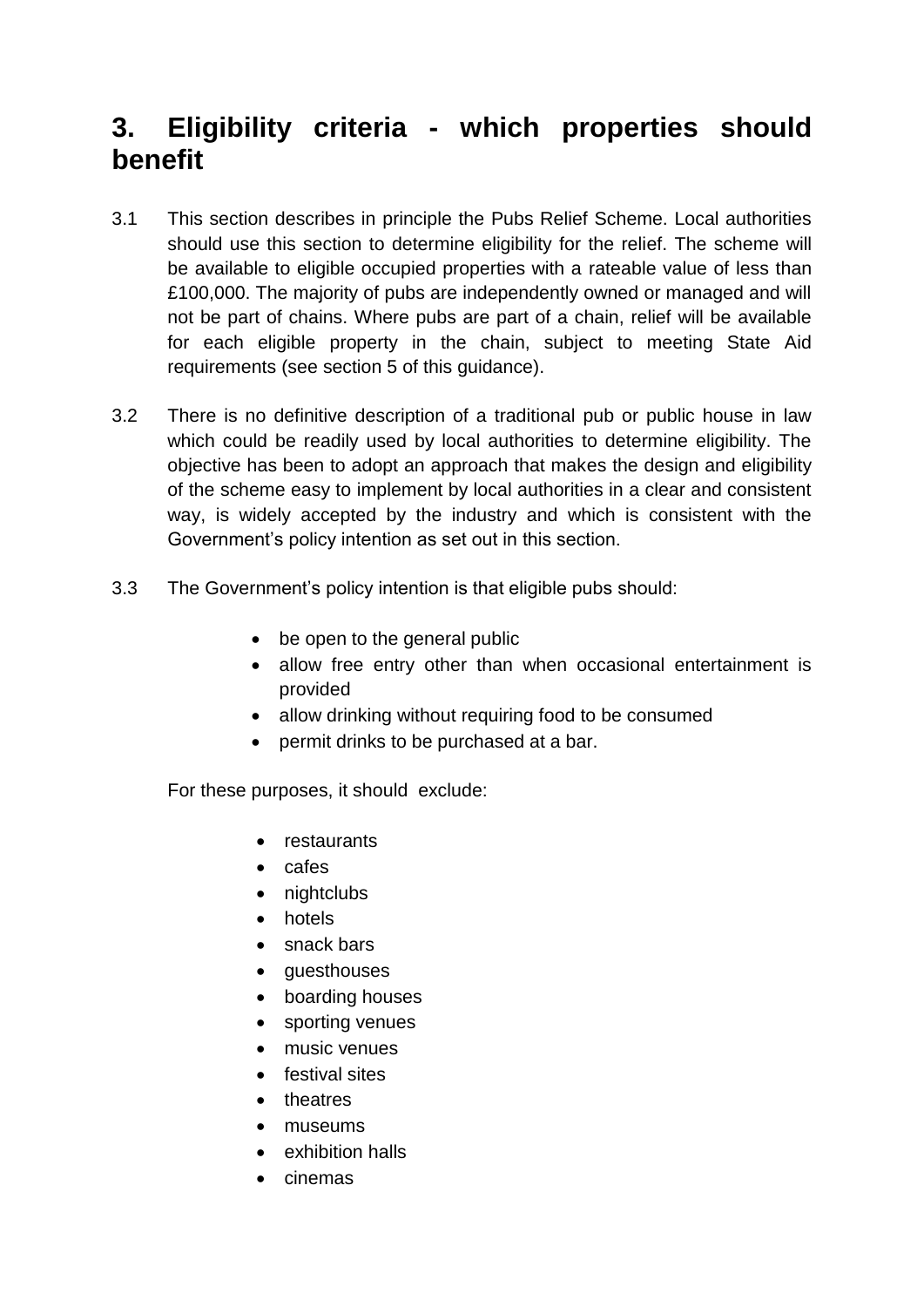- concert halls
- $\bullet$  casinos
- 3.4 The proposed exclusions in the list at para 3.3 is not intended to be exhaustive and it will be for the local authority to determine those cases where eligibility is unclear. We believe that billing authorities will already have a good understanding of the licensed premises in their areas and will be able to readily form a view on eligibility in the majority of cases. We expect local authorities to design the implementation of the scheme with regard to their business rates base and existing collection practices.
- 3.5 Where eligibility is unclear authorities should also consider broader factors in their considerations – i.e., in meeting the stated intent of policy that it demonstrates the characteristics that would lead it to be classified as a pub, for example being owned and operated by a brewery. Additionally, local authorities may also wish to consider other methods of classification, such as the planning system and the use classes order to help them decide whether a property is a pub or not. However, permission for a particular use class will not necessarily mean that the property meets the definition of a pub.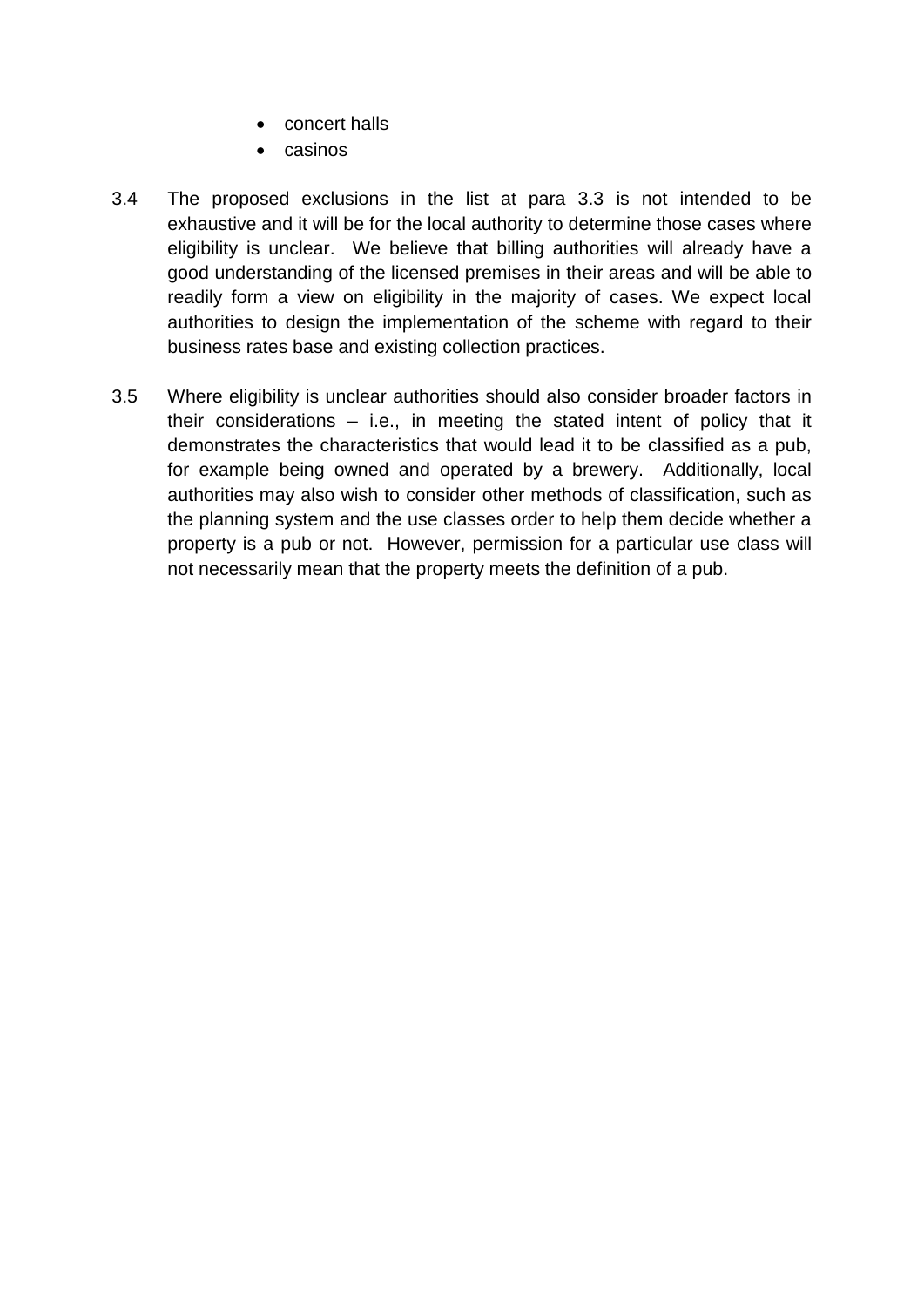# **4. How much relief will be available?**

- 4.1 The total amount of Government-funded relief available for 2017/18 under this scheme is up to £1,000 for each eligible property. There is no relief available under this scheme for properties with a rateable value of £100,000 or more. Eligibility for the relief and the relief itself will be assessed and calculated on a daily basis.
- 4.2 In addition to the pub scheme set out in this guidance, the Chancellor announced in the Spring Budget that £110 million will be available to assist ratepayers losing small business rates relief or rural rate relief as a result of revaluation. On top of this, the Government is also making available a separate £300 million discretionary relief fund over the next four years to enable local authorities to help individual businesses that are facing increased rates bills. Both of these schemes may also be available to pubs.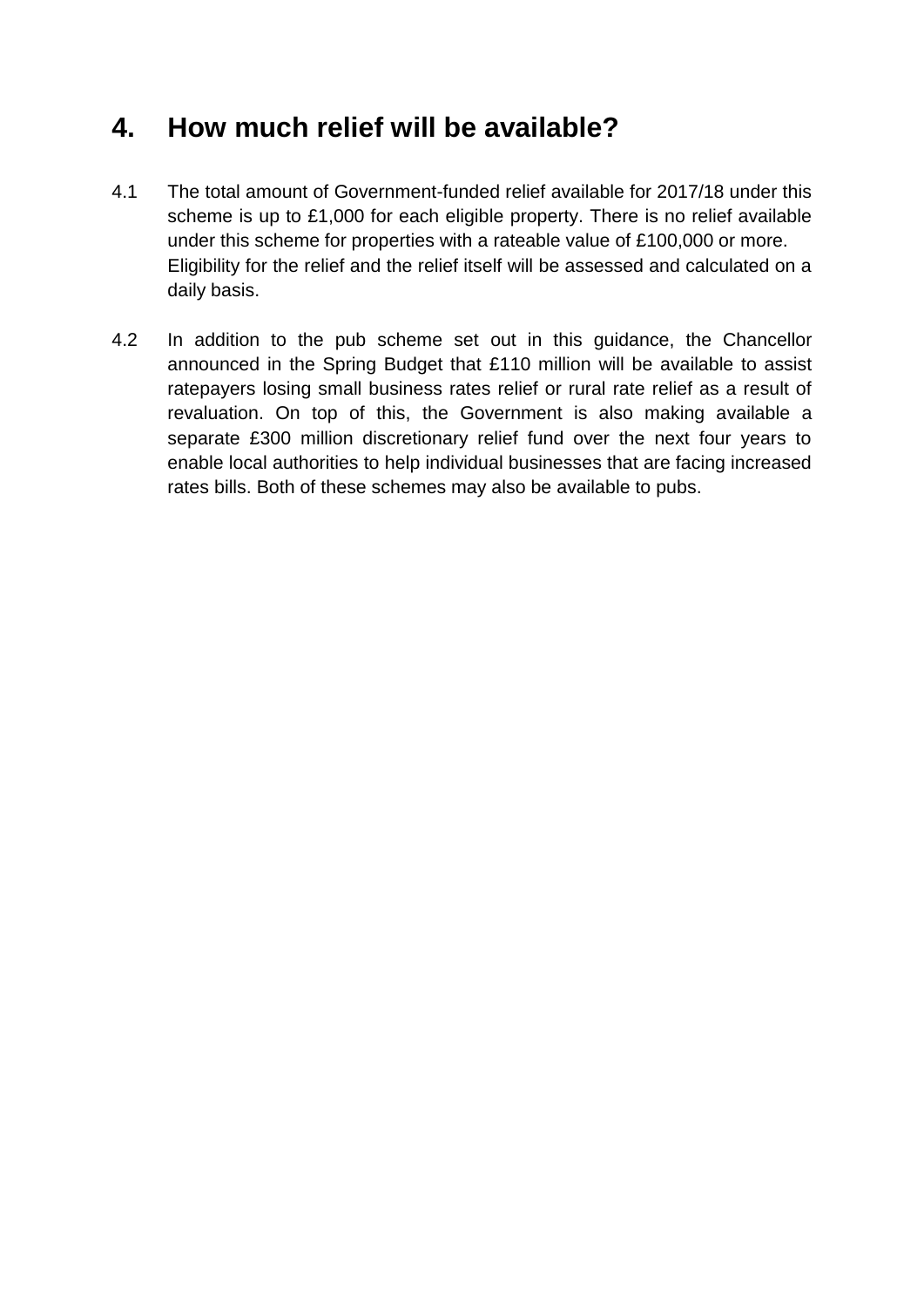## **5. Compensation arrangements**

5.1 Government will reimburse billing authorities and those major precepting authorities for the actual cost to them under the rates retention scheme of the relief that falls within the adopted criteria for pubs relief. Local authorities will be asked to provide an estimate of their likely total cost for providing the relief in a one off estimate for 2017/18. The Government will then provide payments to local authorities for their share (under the rates retention scheme) of the cost of the estimated relief for 2017/18. The final cost to local authorities will be calculated and reconciled following the NNDR3 for 2017/18.

#### *State Aid*

- 5.2 State Aid law is the means by which the European Union regulates state funded support to businesses. Providing discretionary relief to ratepayers is likely to amount to State Aid. However the support for ratepayers will be State Aid compliant where it is provided in accordance with the *de minimis* regulations (EC 1407/2013)<sup>14</sup>.
- 5.3 The *de minimis* regulations allow an undertaking to receive up to €200,000 of '*de minimis*' aid over a rolling three year period (consisting of the current financial year and the two previous financial years). Local authorities should familiarise themselves with the terms of this State Aid exemption, in particular the types of undertaking that are excluded from receiving *de minimis* aid (Article 1), the relevant definition of undertaking (Article  $2(2)^{15}$ ) and the requirement to convert the aid into  $Euros<sup>16</sup>$ .
- 5.4 It is necessary for the local authority to establish that the awarding of aid will not result in the undertaking having received more than €200,000 of *de minimis* aid. Note that the threshold only relates to aid provided under the *de minimis* regulations (aid under other exemptions or outside the scope of State Aid is not relevant to the *de minimis* calculation). Where local authorities have further questions about the *de minimis* regulations or other aspects of State Aid law, they should seek advice from their legal department in the first instance<sup>17</sup>.

**17** Detailed State Aid guidance can also be found at:

<sup>1</sup> **14** <http://eur-lex.europa.eu/LexUriServ/LexUriServ.do?uri=OJ:L:2013:352:0001:0008:EN:PDF>

**<sup>15</sup>** The 'New SME Definition user guide and model declaration' provides further guidance: [http://ec.europa.eu/enterprise/policies/sme/files/sme\\_definition/sme\\_user\\_guide\\_en.pdf](http://ec.europa.eu/enterprise/policies/sme/files/sme_definition/sme_user_guide_en.pdf) 16 [http://ec.europa.eu/budget/contracts\\_grants/info\\_contracts/inforeuro/inforeuro\\_en.cfm](http://ec.europa.eu/budget/contracts_grants/info_contracts/inforeuro/inforeuro_en.cfm)

[https://www.gov.uk/government/uploads/system/uploads/attachment\\_data/file/15277/National\\_State\\_Aid\\_Law\\_Requireme](https://www.gov.uk/government/uploads/system/uploads/attachment_data/file/15277/National_State_Aid_Law_Requirements.pdf) [nts.pdf](https://www.gov.uk/government/uploads/system/uploads/attachment_data/file/15277/National_State_Aid_Law_Requirements.pdf)